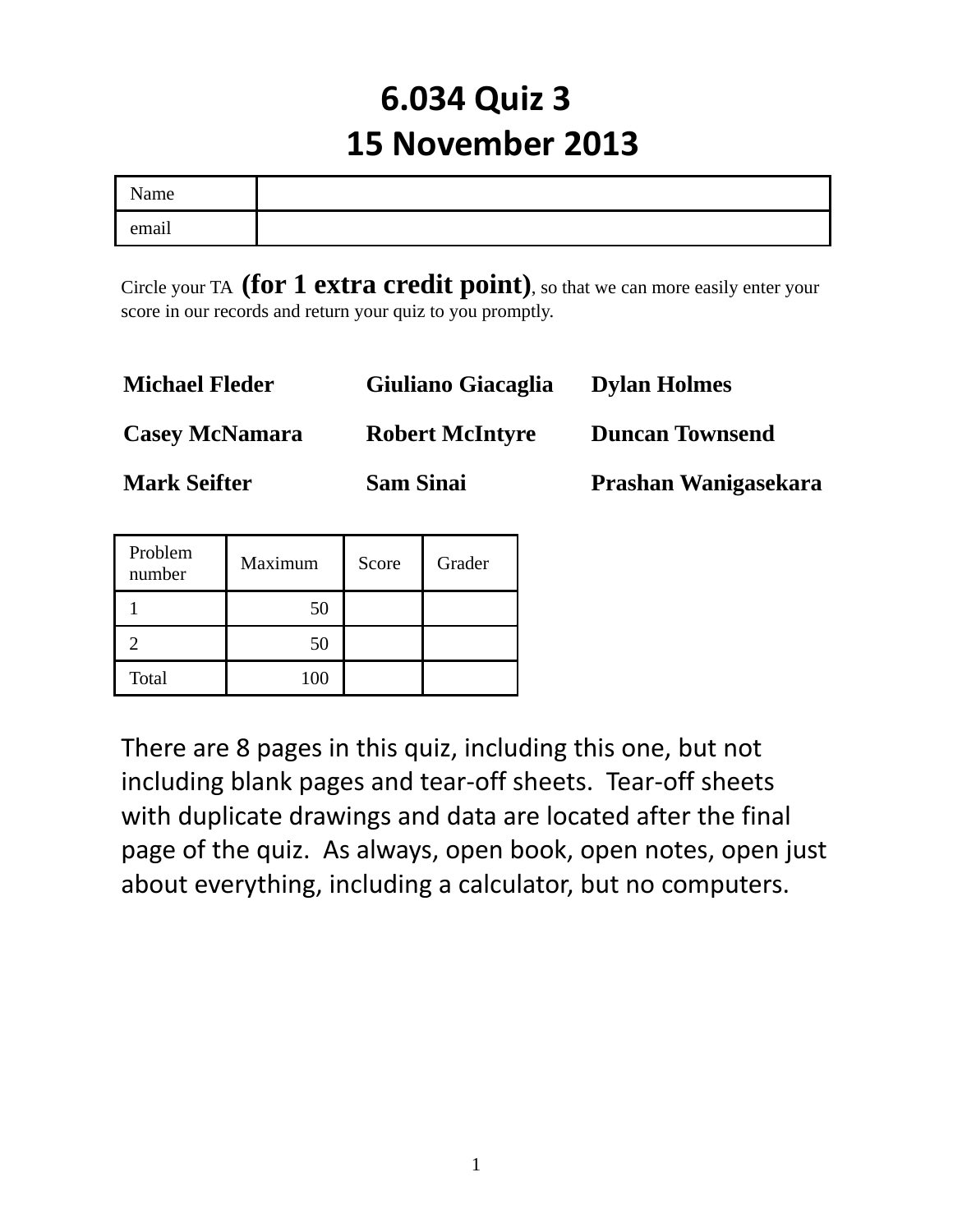## **Problem 1: Neural Networks (50 points)**

#### **Part A: The Paleplane puzzle (24 points)**

After a strange incident involving a malfunctioning quiz problem, 6.034 TA Dylan Holmes has vanished from within Prof. Winston's locked office! Detective (and distant relative) Sherlock Holmes has just broken in to look for clues.



He finds four suspicious neural nets drawn on a whiteboard:

Nearby, he also finds ten ominous figures which may represent the output of some of the neural nets:



In the box below each figure, list **all** the neural nets (A, B, C, D) that could have produced that figure as output. **If none of the neural nets could produce the figure, write NONE instead**. Assume all the neural nets use the unit step threshold function, that is:

$$
u(x) = \begin{cases} 0 & x < T \\ 1 & x \ge T \end{cases}
$$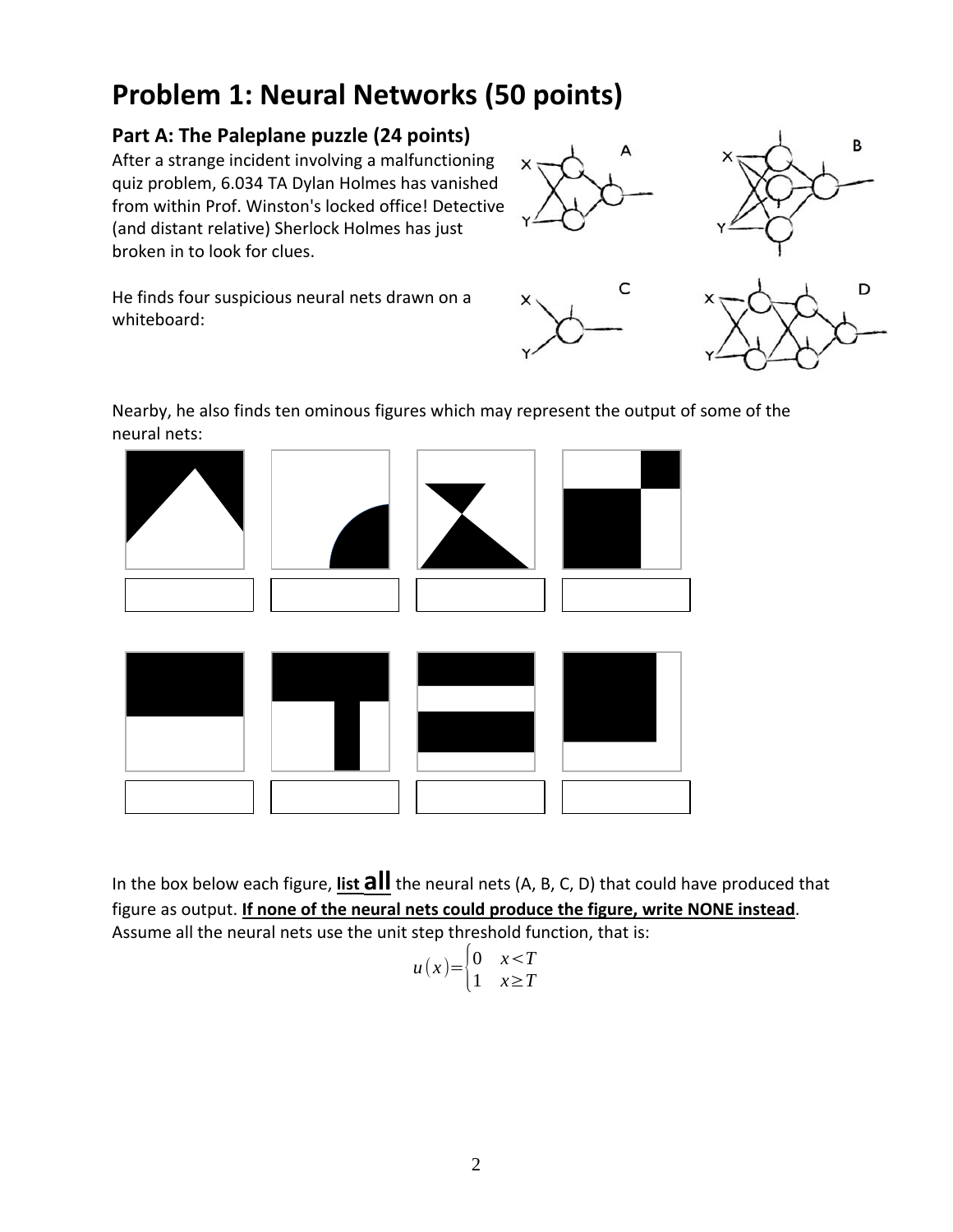#### **Part B: Heads and Tails (26 points)**

Suddenly, Sherlock's friend John runs into the office waving a map. It turns out that a fearsome

mathematician has been using a neural net to predict Dylan's location!

On the right is a campus map of MIT; points marked **+**

are places that Dylan has visited, and points marked **−** are places that Dylan has avoided.

Below is the neural net that was trained to predict Dylan's location—it produces an



output of 1 when its inputs lie between the two lines drawn on the map, and an output of 0 otherwise.

**B1**. **(20 points)** Find weights and thresholds for this neural net which would enable it to produce the described behavior. **Each value should be an integer**, and some of the values have been filled in for you.

**Note:** A copy of these diagrams, along with scratch space, is provided on a tear‐off sheet after the last page of the exam.

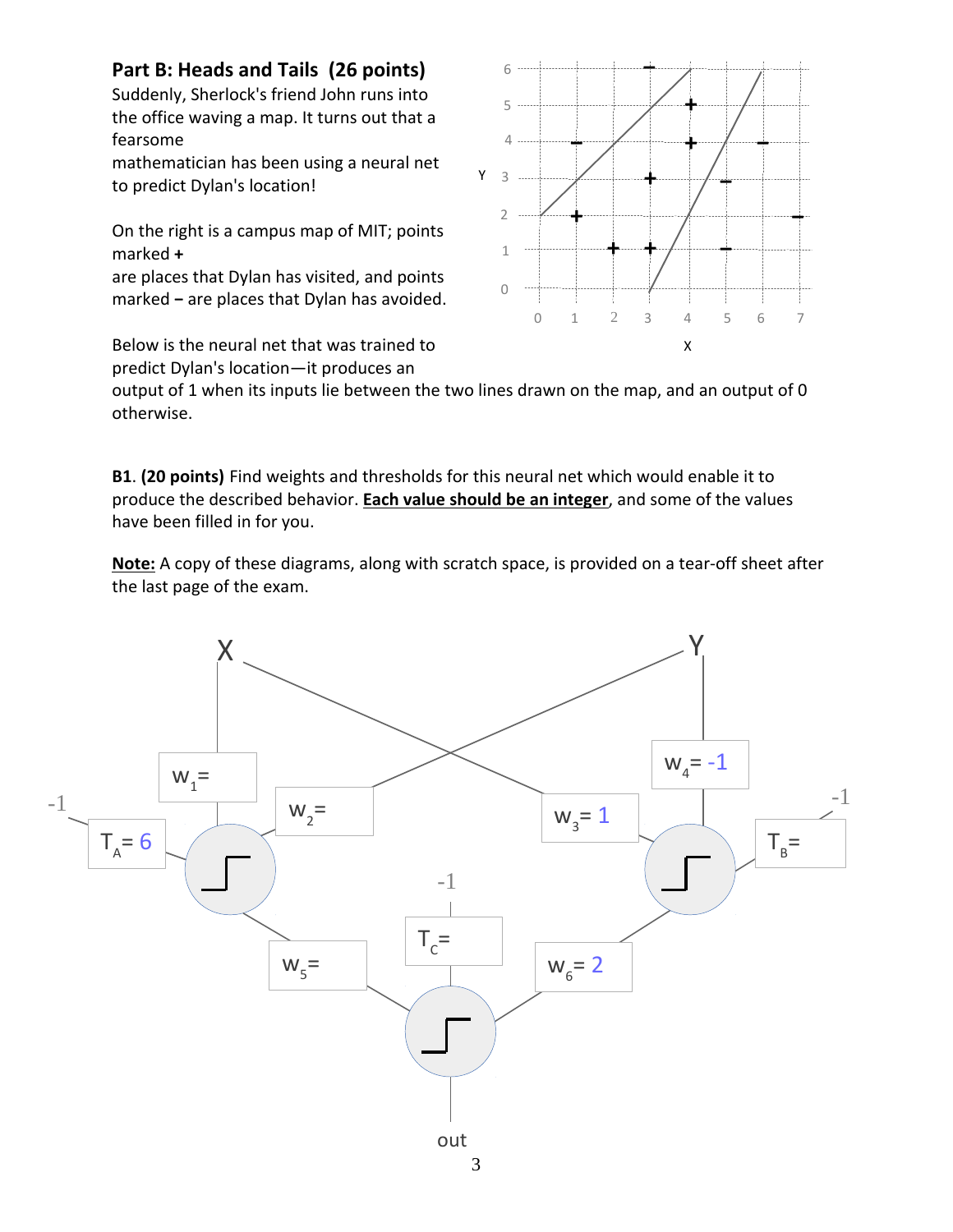**B2**. **(6 points).** Prof. Winston arrives, appropriately surprised to see two fictional strangers reading a map in his locked office. John explains that he just saw Dylan at the point  $(6,3)$ . He wants to adjust the neural net from part B1 to account for this new positive training point – but he knows that neural nets are fragile, so he doesn't want to tamper with it very much. Intrigued, Prof. Winston asks him how he would do it.



Your task is to change as few of the weights/thresholds as possible so that the neural net from part B1 correctly classifies **all** of the training points—including the new positive point at 〈6,3〉. (You do **not** need to use backward propagation; you can solve by inspection.)

**List** a minimal set of weights and thresholds ( $w_1$ ,  $w_2$ ,  $w_3$ ,  $w_4$ ,  $w_5$ ,  $w_6$ ,  $T_A$ ,  $T_B$ ,  $T_C$ ) you would need to change. If none of the weights/thresholds need to change, write "NO CHANGE". If the task is impossible, write "IMPOSSIBLE" instead.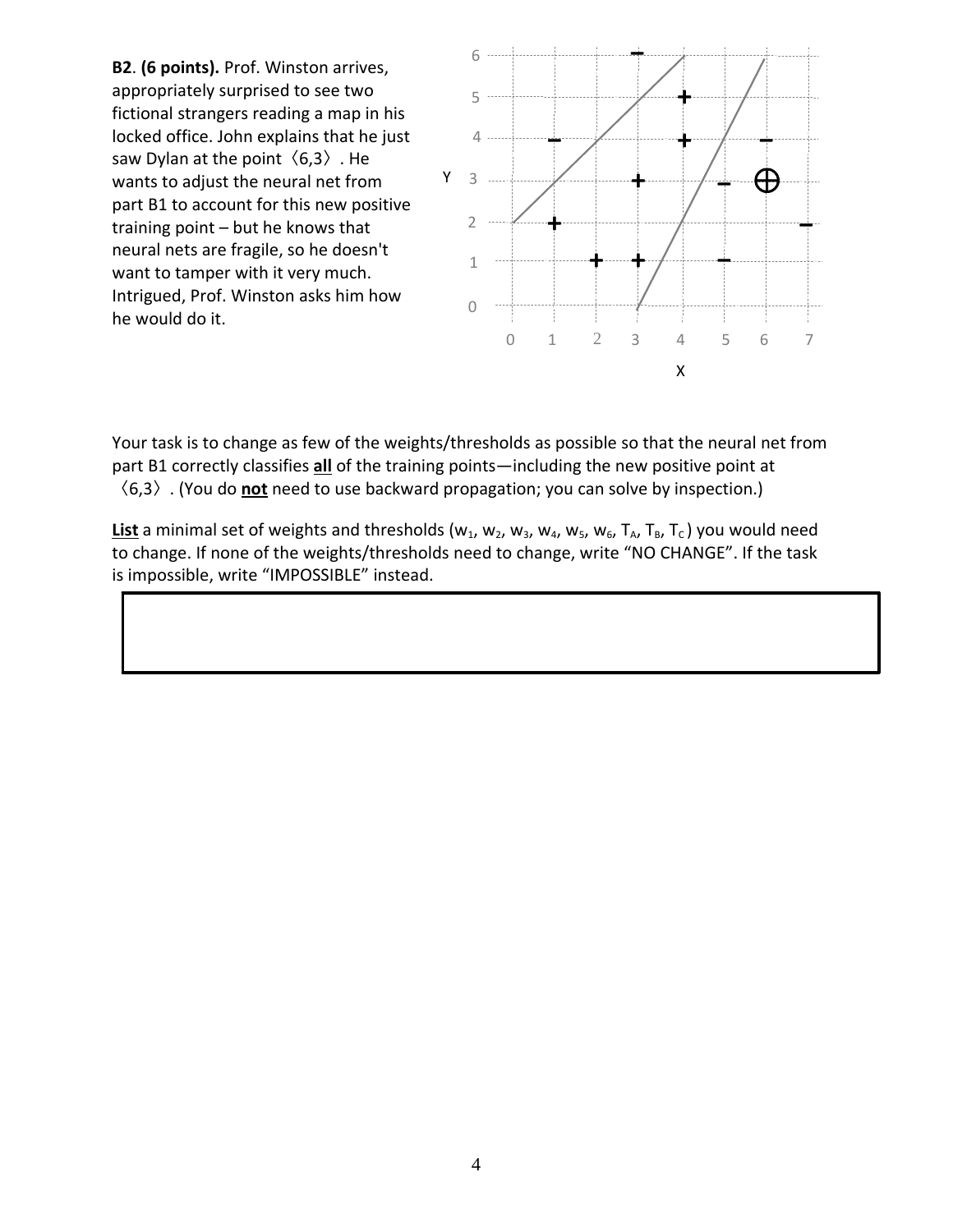### **Problem 2: Oil vectors support machines (50 points)**

The great wizard Urza has just learned that his home is being contaminated by the spread of glistening oil. He has collected several soil samples from the vicinity and marked them as either contaminated  $(\Phi)$  or normal (-).



#### **Part A (30 points):**

Drawing upon his mastery of support vector machines, Urza wants to construct a linear boundary that separates the contaminated samples from the normal samples by the widest possible margin.

#### **A1 (10 points).**

On the diagram above,

- 1. Draw the SVM boundary as a solid line.
- 2. Draw the gutters as dashed lines.
- 3.**Circle** all of the support vectors.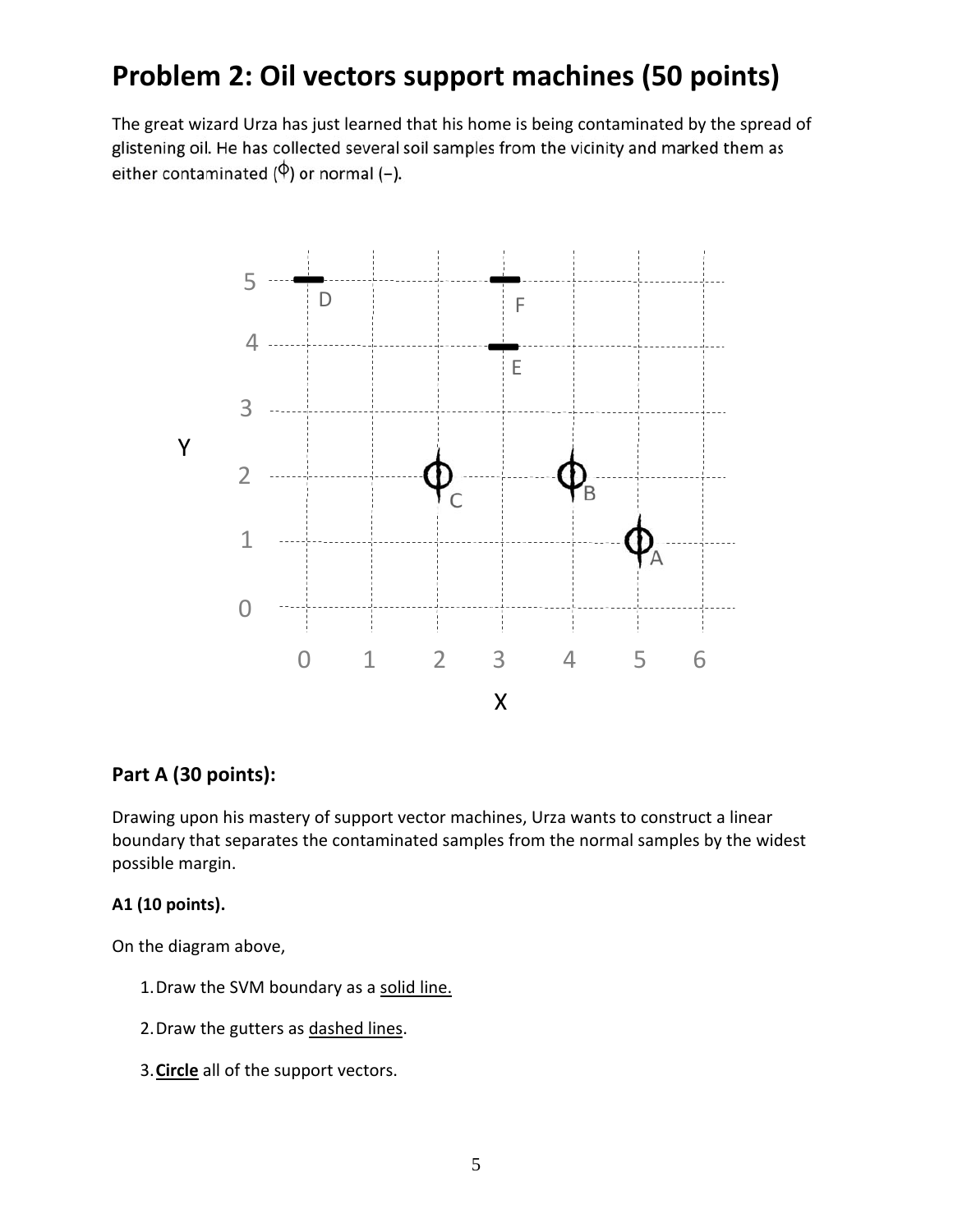**A2 (20 pts).** Based on the boundary you drew:

(a) Determine the width of the margin.

(b) Solve for the vector  $\overline{w}$  and offset *b*. (Recall the positive side of the boundary is defined by  $\vec{w}\cdot\vec{x}+b\geq 0$ . Contaminated samples ( $\oint$ ) should be classified as positive; normal samples (-) should be classified as negative).

$$
\overline{\mathbf{w}} = \mathbf{b} =
$$

(c) Solve for the supportiveness values  $\alpha_{i}$ .

| $\alpha_{\scriptscriptstyle\mathsf{A}}=$ | $\alpha_{D} =$ |
|------------------------------------------|----------------|
| $\alpha_{\text{\tiny B}} =$              | $\alpha_F =$   |
| $\alpha_{\text{c}} =$                    | $\alpha_F =$   |

Show your work for partial credit: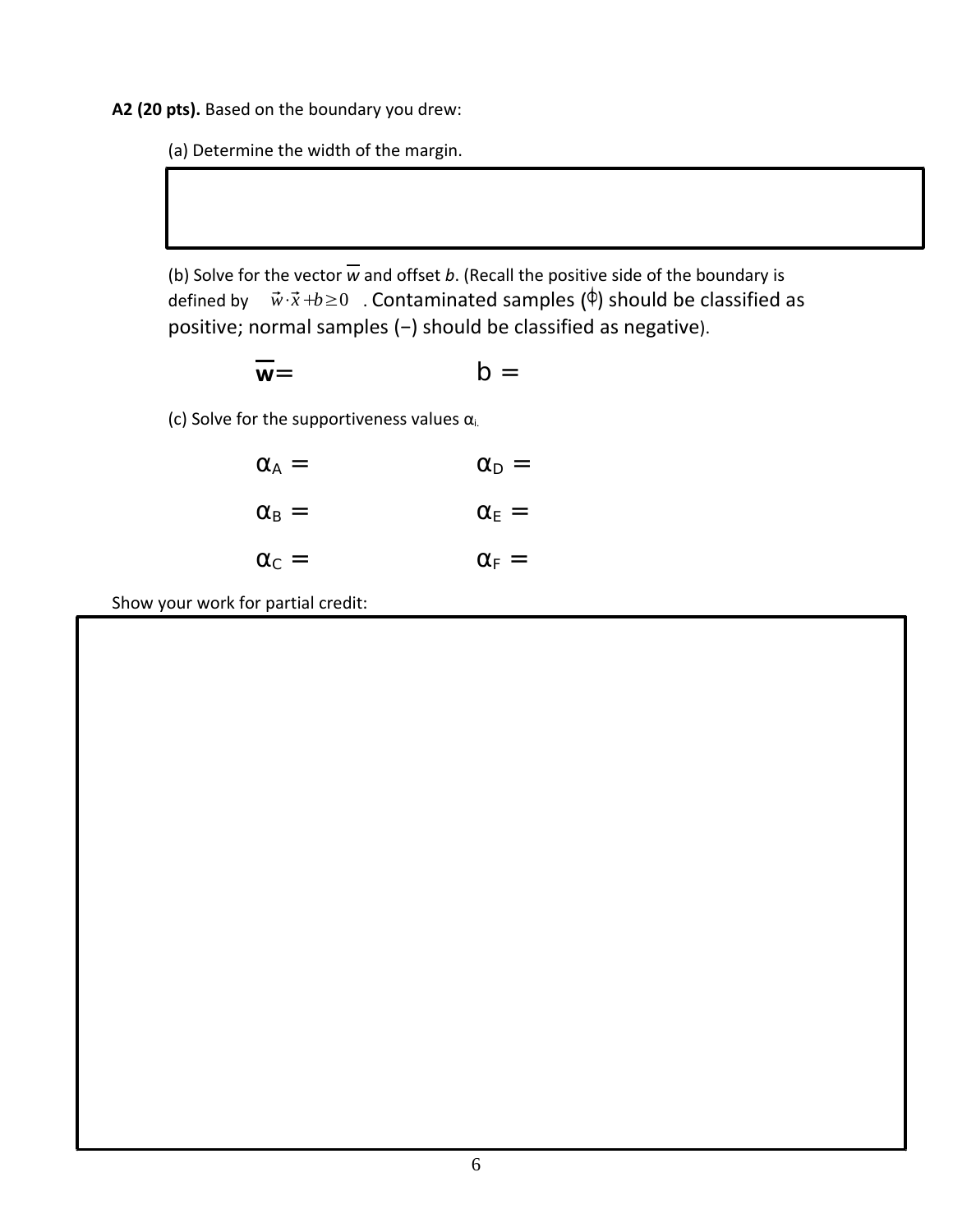### **Part B (20 points):**

#### **B1 (10 points)**



The SVM boundary in this diagram was produced by a training set consisting of just three training points. (Some of them, but not necessarily all of them, are support vectors.) Although you know the location of the two training points shown, you've forgotten the location of the third training point —and whether it was contaminated or normal!

Out of the ten locations marked  $(1)$ - $(0)$ , where could the third training point have been?

**List** all the locations  $(1)$ - $(0)$  where the third training point could have been. If it could not have been in any of those locations, write NONE instead.

**B2** (10 points). Suppose the first two training points were arranged like this instead: Out of the ten locations marked  $(1)$ - $(10)$ , where could the third training point have been?



**List** all the locations ①‐⑩ where the third training point could have been. If it could not have been in any of those locations, write NONE instead.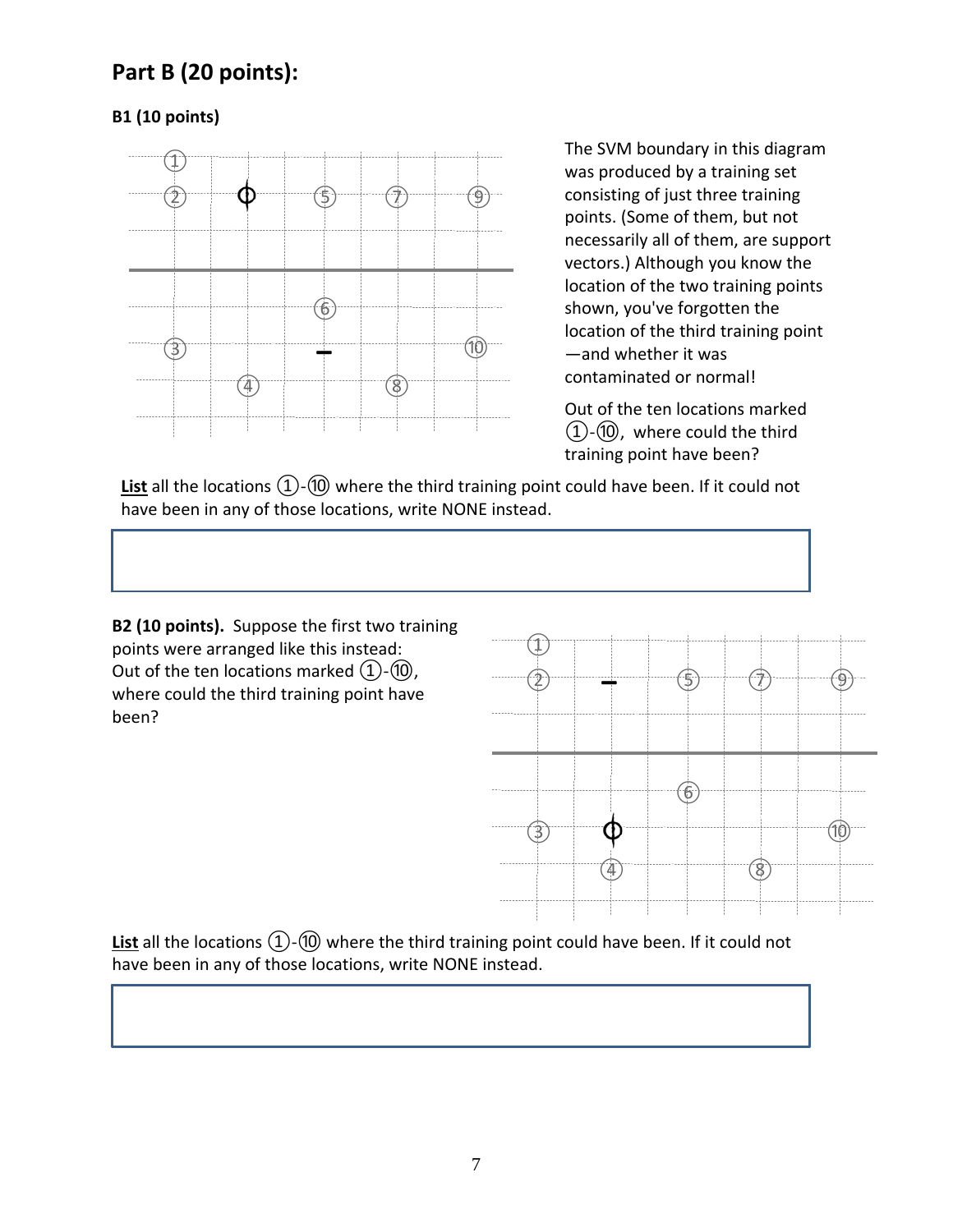[This page intentionally left blank.]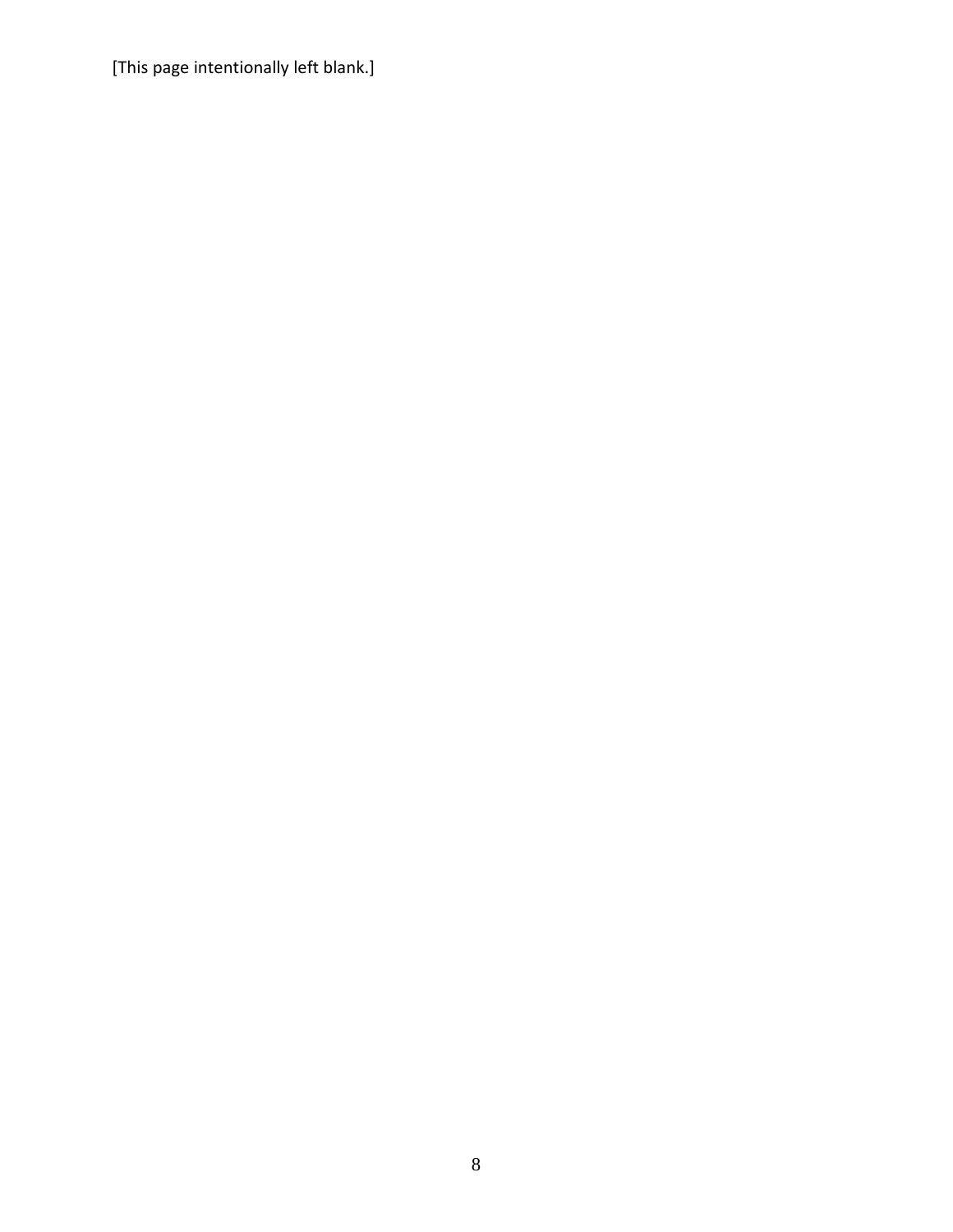### **Problem 3: Spiritual and Right‐Now (5 points)**

Circle the **best** answer for each of the following questions. There is **no penalty for wrong answers**, so it pays to guess in the absence of knowledge.

1 Boyden indicated it is now possible to:

- 1. Record neuron firings using ion-sensitive dyes.
- 2. Record neuron firings in cell DNA.
- 3. Record neuron firings in microcircuits embedded in cells.
- 4. Record neuron firings by embedding light-emitting diodes in cell walls.
- 5. Record neuron firings by connecting sensors to neurons with artificial synapses.

2 Katz's START system was instrumental in the development of:

- 1. YouTube.
- 2. Facebook and twitter.
- 3. Mechanical turk.
- 4. Siri and Watson.
- 5. Big data research.

3 Genetic algorithms involve:

- 1. Distance computation using vector dot product.
- 2. A mechanism that helps to avoid problems with local maxima.
- 3. Few programmer choices, hence easy implementation.
- 4. Felicity conditions.
- 5. Mapping from learned skills to analogs of animal geneotype.

4 Learning phonological rules using the Sussman‐Yip method:

- 1. Uses positive examples only.
- 2. Exploits the McGurk effect.
- 3. Starts from a "seed" example which it generalizes.
- 4. Starts from a "seed" example which it specializes.
- 5. Uses nearest‐neighbors distances to make guesses.

5 Transition space:

- 1. Marks the period when teenagers start to think about life away from home.
- 2. Suggests that in human thinking, change causes change.
- 3. Reflects the idea that a system's state determines its future history.
- 4. Features a vocabulary of roles, such as agent, instrument, and object.
- 5. Was conceived as a way to account for human linguistic competence.

6 Near miss learning involves

- 1. Learning, with the benefit of big data algorithms.
- 2. Learning, with the number of samples approximating the number of characteristics learned.
- 3. Learning, with statistical regularity governing what is learned.
- 4. Learning, without supervision.
- 5. Learning, without a symbolic representation.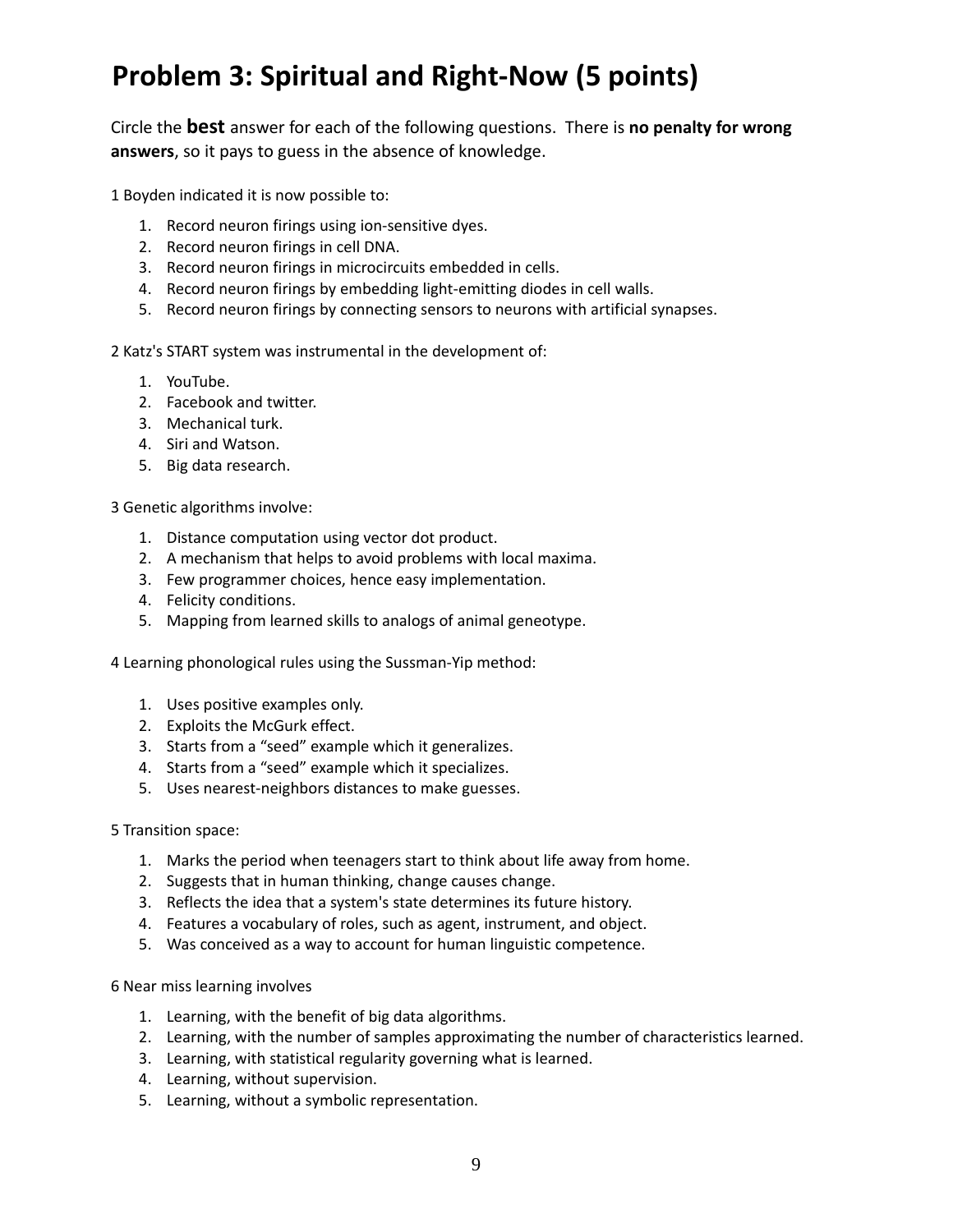[This page intentionally left blank.]